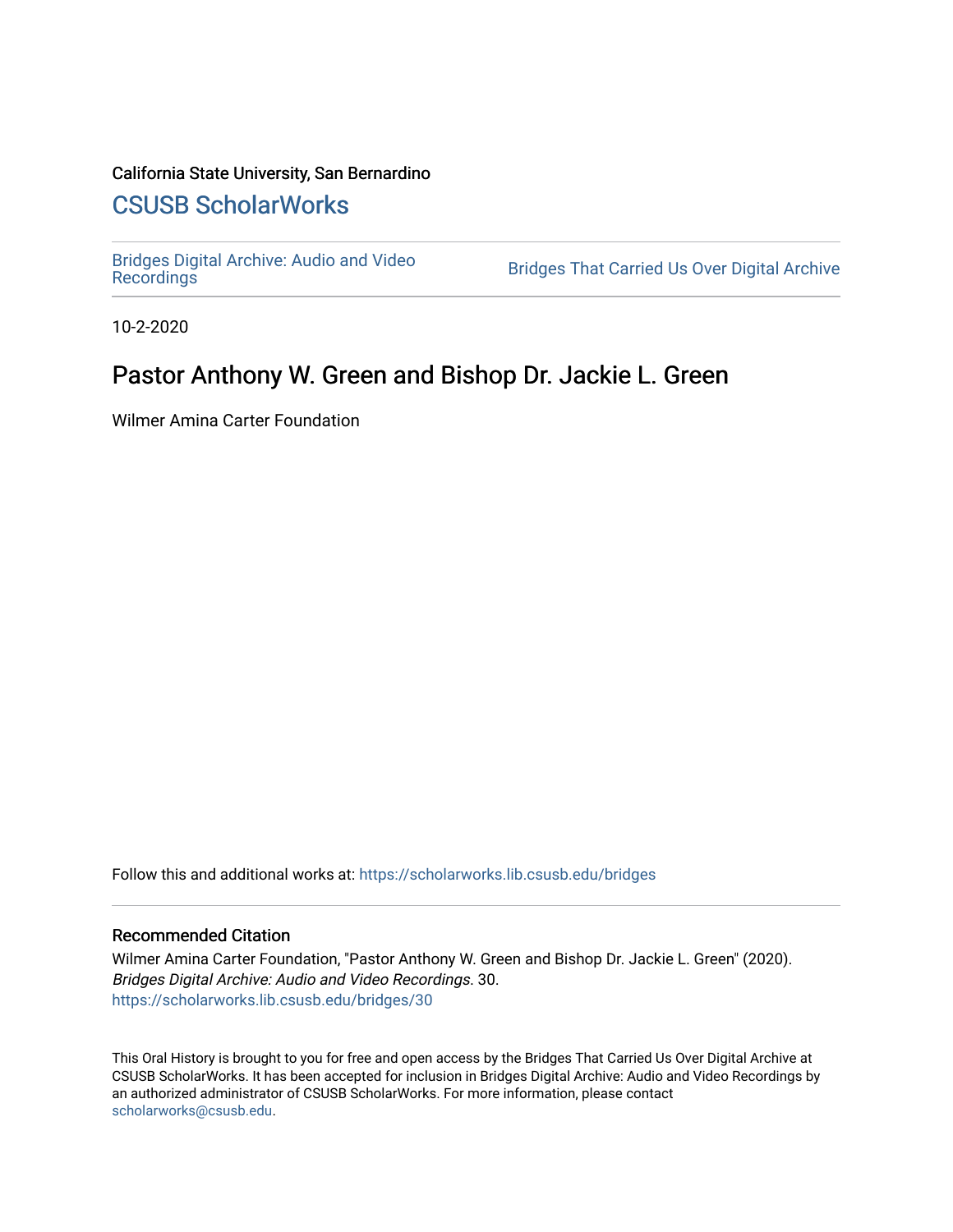# Bridges that Carried Us Over Project

Interview Summary

**Interviewees:** Pastor Anthony W. Green Bishop Dr. Jackie L. Green

**Interviewer:** Natalie Carlson

**Interview Date:** October 2, 2020

**Interview Location:** Remotely via Zoom

# **Interview Summary completed by**:

Makaley Montano, 2022

#### **Description:**

Pastor Anthony W. Green and Bishop Dr. Jackie Green discuss their long leadership in Second Baptist Church of Redlands. They both grew up in black dominated communities and experienced a culture shock when they came to Redlands, CA in 1983. They were disappointed to see the lack of black people in Redlands and wanted there to be black role models for their children in education and law enforcement. The Green's were able to create a sense of community for Black people in Redlands through the Second Baptist church, where Anthony served as a pastor. Second Baptist was the first African American church in Redlands and one of the oldest in the Inland Empire. The Greens spearheaded many of the church's partnerships with local community organizations such as the University of Redlands Black Student Union, Unity in the Community, and other Black churches in the Inland Empire. While they admit that Redlands still has a long way to go in diversifying the city, they are committed to building community relationships with law enforcement and local government officials and have already made significant progress. Pastor and Bishop Green remain active in the church today and continue to advocate for the black community.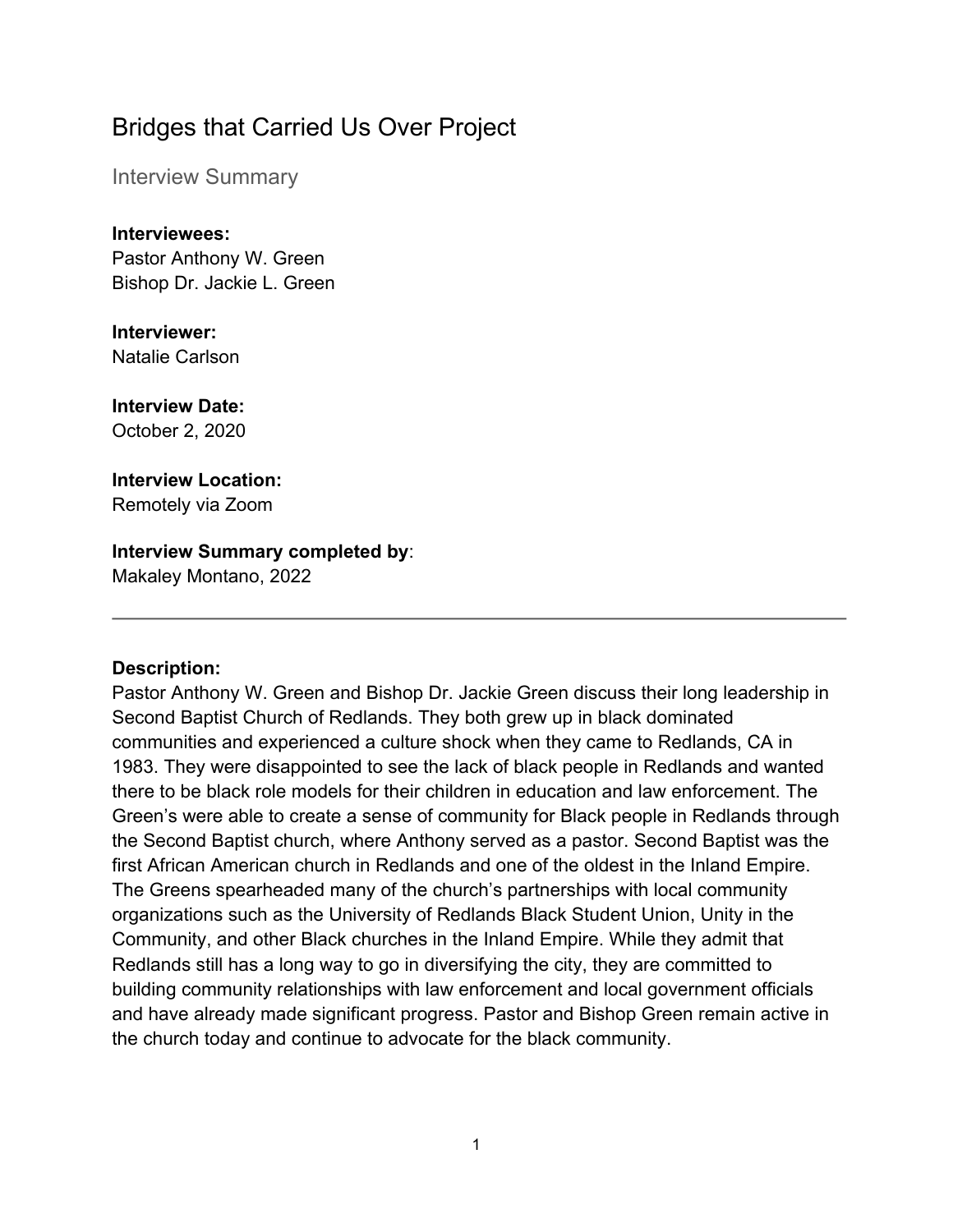## **Subject Topic:**

• Religion, Bloody Sunday, black leadership, community outreach, law enforcement, civil rights, segregation, Redlands High School, University of Redlands, Black student Union, Baptist, city council, Smiley Library Historic Research Center Israel Beal, and Ku Klux Klan

## **Spatial Coverage:**

| <b>Name of Site (if relevant)</b>                                 | <b>General Location/Address</b>                                                                                       |
|-------------------------------------------------------------------|-----------------------------------------------------------------------------------------------------------------------|
| <b>Israel Beal Park</b>                                           | <b>River View Drive</b><br>Redlands, California, 92374                                                                |
| Second Baptist Church                                             | 420 E Stuart Ave, Redlands, CA 92374                                                                                  |
| <b>Community Baptist Church</b>                                   | 939 Clay St, Redlands, CA 92374                                                                                       |
| In Your Best Interest Medical Clinic, Inc.<br>cake house building | 1201 Brookside Ave, Redlands, CA<br>92373                                                                             |
| Chinatown                                                         | Just north of the intersection of Oriental<br>and Eureka near the Krikorian Theater<br>(now called the 'LOOK Theater" |

## **Temporal Coverage:**

1980s - 2020

## **Key Events:**

• Building of the freeway in Redlands, CA

## **Key Organizations:**

- BSU University of Redlands
- Unity in the Community
- First Baptist Church
- Second Baptist church

#### **Interview Index:**

| <b>Media Format</b> | <b>Time</b><br>(hh:mm:ss) | <b>Topic Discussed</b> |
|---------------------|---------------------------|------------------------|
|                     |                           |                        |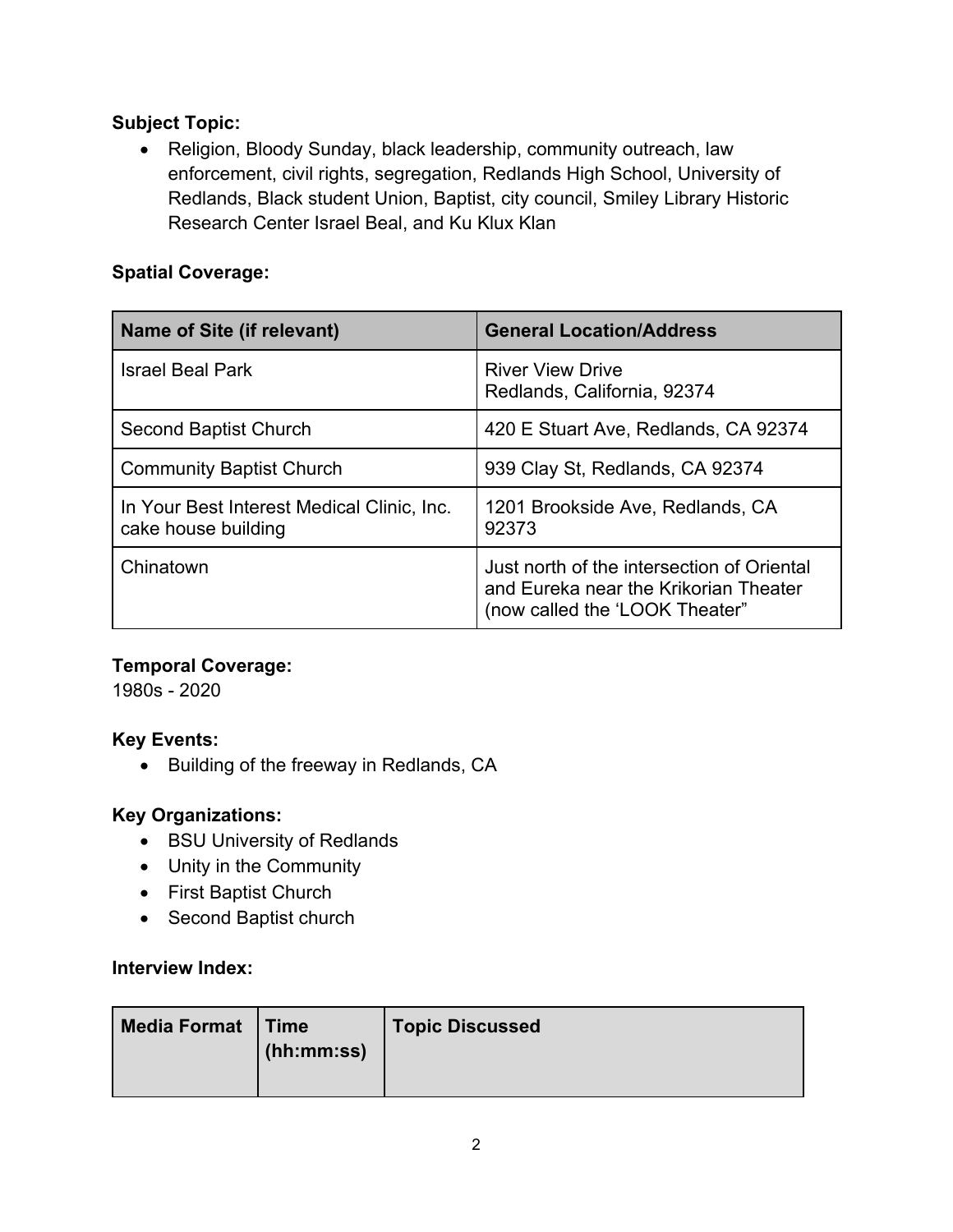| <b>Digital Video</b> | (00:03:50)               | Description of what it was like moving to<br>Redlands, CA                                                             |
|----------------------|--------------------------|-----------------------------------------------------------------------------------------------------------------------|
| <b>Digital Video</b> | (00:10:13)<br>(00:12:10) | Continuity and Change over time in Redlands,<br><b>CA</b>                                                             |
| <b>Digital Video</b> | (00:15:10)               | High street and the impact of the freeway for<br>Black businesses and people in Redlands                              |
| <b>Digital Video</b> | (00:16:40)               | Building unity and diversifying the Redlands<br><b>Police Department</b>                                              |
| <b>Digital Video</b> | (00:21:00)               | World prayer day in Redlands and the role of<br>religion/church in integration                                        |
| <b>Digital Video</b> | (00:25:00)               | Church Connections with the University of<br>Redlands                                                                 |
| <b>Digital Video</b> | (00:31:50)               | The intent and accomplishments of the<br>community organization, Unity in the<br>Community.                           |
| <b>Digital Video</b> | (00:35:27)               | Discuss the erasure of Chinatown in Downtown<br>Redlands and fear that will happen to the Black<br>spaces and places. |
| Digital Video        | (00:46:00)               | The inequalities that COVID-19 brings upon the<br>youth and privatization of parks                                    |

**Full interview transcript can be found below.**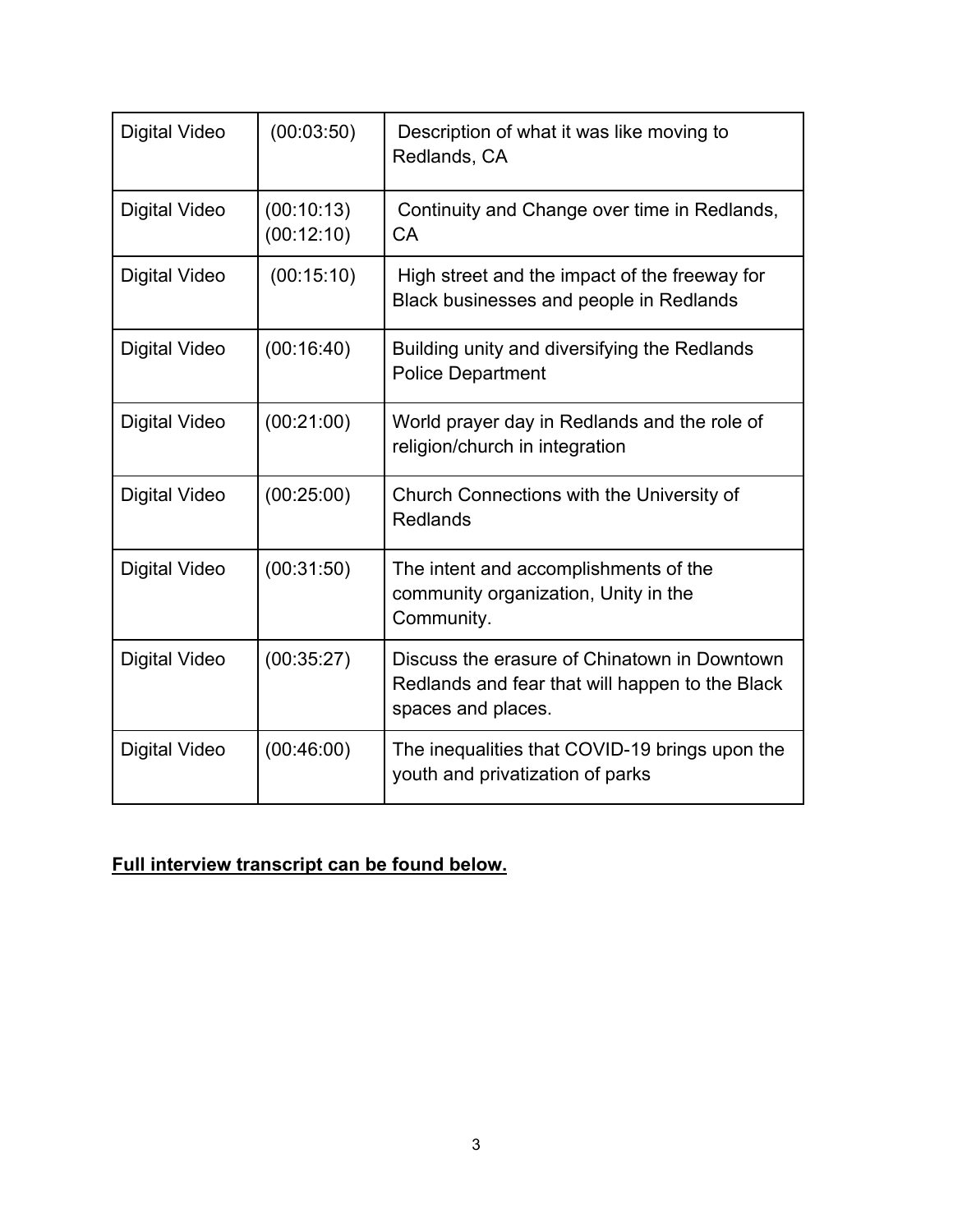Interview Transcript

# **Start of Interview:**

[00:00:00]

**Natalie**: All right. I'm just going to introduce the interview now. It is October 2nd, 2020. This is Natalie Carlson interviewing Dr. Jackie Green and Pastor Green. And we are just going to go ahead and dive in if that's okay?

**Pastor Green:** Okay all right.

**Natalie:** So, we'll just start with a very general question: where did you guys grow up? And what are some of your early childhood memories there?

**Pastor Green:** Hello. It's Natalie?

#### **Natalie:** Natalie, yes

**Pastor Green:** Hello Natalie. My earliest years were in Omaha, Nebraska. That's where I was born. When I was six years old my family moved to Pacoima, California which is in the San Fernando Valley. And I was reared in in the San Fernando Valley up until the sixth grade. To which at the beginning of the sixth grade, my parents relocated to Pasadena, California. And I grew up in Pasadena and later in Altadena, CA. And until graduating from high school, I enrolled at Bishop College in Dallas, Texas. It was a very changing world for me. I remember in 1960 the world was changing with the election of Kennedy as President. And I remember the conversations my parents would have about Kennedy being president. Those are images I remember. Now just culturally as I said, I grew up in Omaha. But we grew up under a system where you lived in your own neighborhoods. It wasn't restricted to Blacks only, but there was a lot of Black dominance in the neighborhood I grew up in, where Blacks own their own businesses. Our teachers in our schools came from African American men and women who had gone off to college, many of them Black colleges. Our spiritual leaders were those who often were in leadership roles as pastors in churches. And so, growing up in the 60s, I remember a lot of images of the Civil Rights Movement. Although I have no personal images there in Omaha, I do remember Bloody Sunday. That's the roundabout way of saying: I've seen Black leadership. I've experienced Black leadership growing up. When we came to California, there was not so much visuality of that. Certainly not in Redlands. When we got here, we got here in '83 and we didn't see a dominant role model in Redlands. And the sadness of it for us was that our children went to school without seeing any role models in their hue in the education system. They didn't get to have a Black teacher. Can you imagine going through elementary school, junior high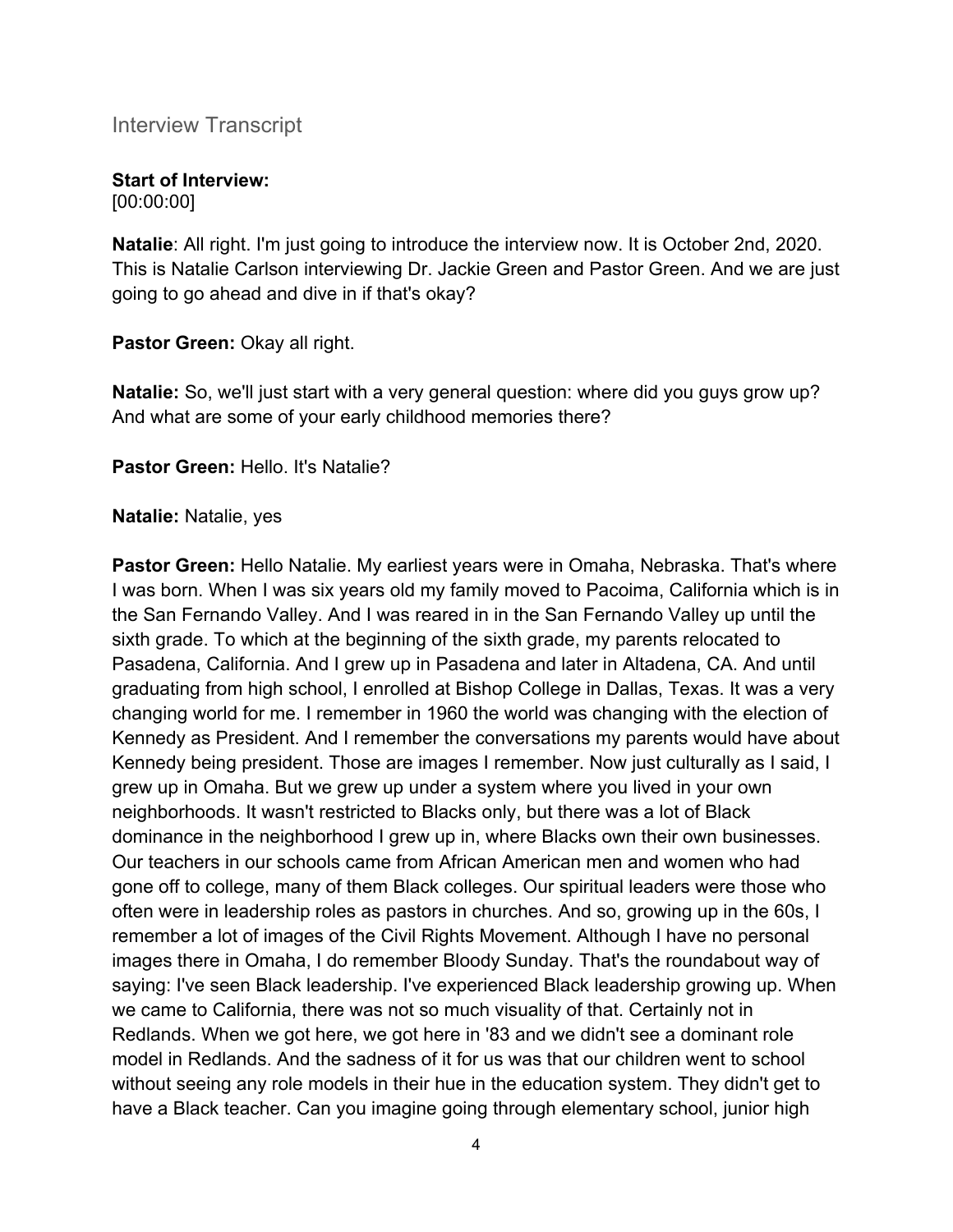and high school and you don't see anyone your hue that looks the same? That unfortunately was the culture of Redlands. There were more opportunities in Redlands than other surrounding areas, but there weren't any visual culture opportunities. We have yet to see a Black mayor, Black Chief of Police. When I came to Redlands, I think there were two officers of color. But anyway, that's my background.

**Natalie**: And then Bishop Jackie, do you want to say some about your childhood?

**Bishop Green**: Sure. I grew up in Oklahoma City in the Midwest. I was born in 1953. And it was during the time of segregation. So, I understand segregation growing up in all Black neighborhoods, all Black schools, all Black churches, neighborhoods, all of that. I wasn't really exposed to white people or Hispanic or other ethnic groups until sixth grade when I moved to California with my mom for a while. So, very very sheltered in our upbringing. Neighborhoods where everybody knew everybody, everybody's kids, you could get spanked by the neighbor. I mean it was just a very different time. Also, growing up in Black schools we had prayer, we read scripture in school, that was before the change came and prayer was banned and in the school. So, I came up with a very unique time that my children never experienced and grandchildren probably never will experience what it's like to be able to pray in school and read the Bible. And at least be in the midst of your own with people of color. A balance there. So, they did not receive that in Redlands as my husband said. But anyway, so I grew up in Oklahoma all the way through high school except for one or two years. Moved to California, that's when I was first integrated into being an integrated school. I was very shy and withdrawn and that's because I've never been in the midst of white people. But it was okay. I graduated and went back to Oklahoma. I eventually graduated from high school and went to Bishop College where I met my husband in Dallas. And then from there we got married and he was already in ministry. Eventually, his first church was Second Baptist in Redlands 1983 and it's been the only church that he's ever pastored and he's been there now 33 years. So, we do know Redlands. We left a season in there for about five years because we thought we had taken the church as far as we could. And so, we left but we came back in 1999 just before 2000. So that's been a total of about 30 years altogether, 33 years.

**Natalie**: Did your kids go to Redlands High School?

**Bishop Green:** Yes, Redlands high. My daughter went to Redlands high and my other children went to Rev I had 2 sons at Rev, 1 at Redlands high and then Joelle he was at Rev. No he didn't get to go to Rev because he was in Junior high, we moved back to Phoenix so his high school years were in Phoenix but most of them were in terms of Cope Junior High School. I remember that, my daughter being there.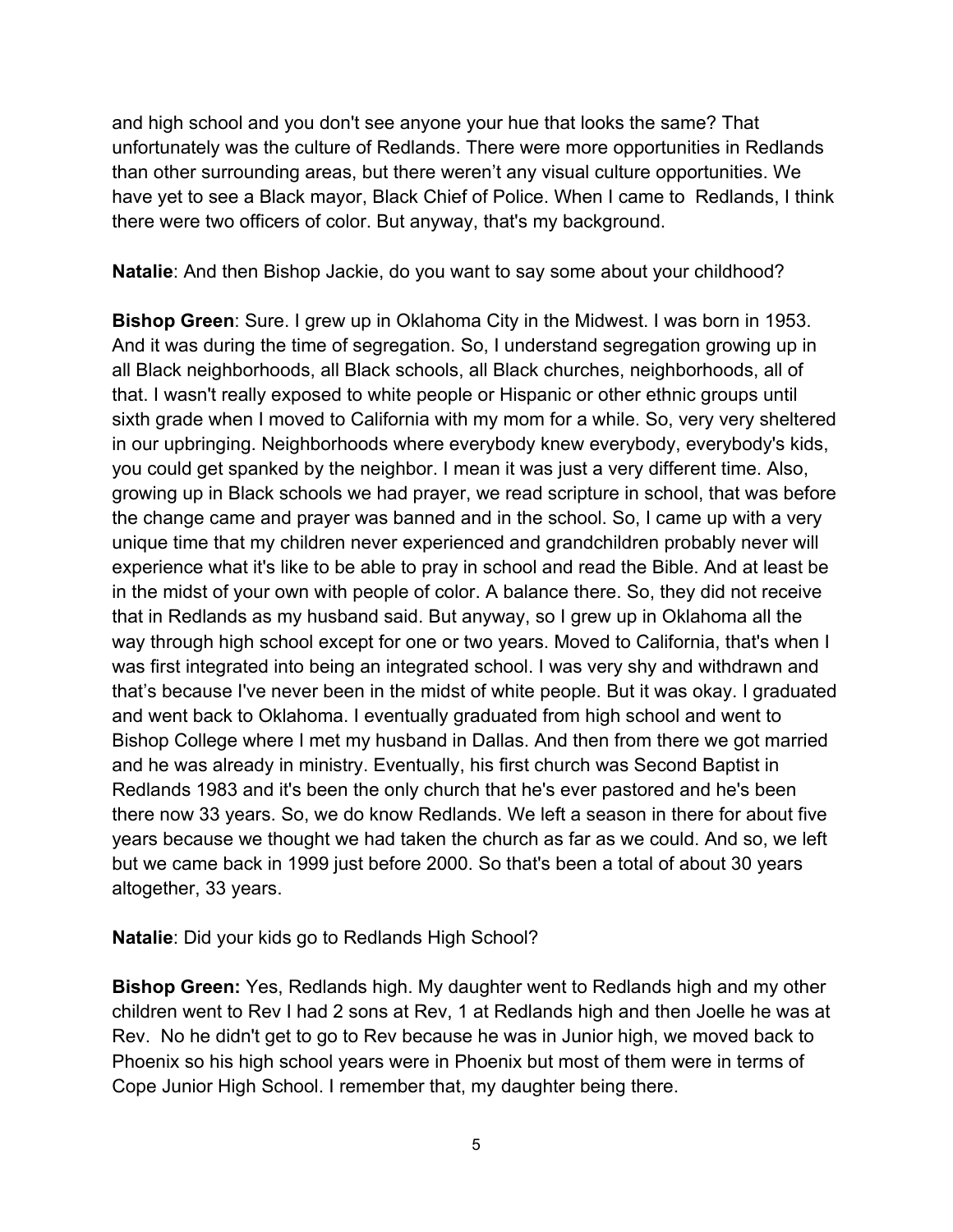**Pastor Green:** All of them started off at Lugonia elementary school.

**Bishop Green**: Lizzy was Smiley.

**Pastor Green:** Except for Elizabeth. It's like we were on borderlines, family was divided. Lizzy went to Smiley and she was at Smiley for six years. She went to Cope Middle School, whereas the rest of her brothers went to Moore middle school.

**Natalie:** Yeah. I'm from the Midwest originally too from Saint Paul, Minnesota.

**Pastor Green:** There you go. You're a long way from home. You know the snow.

**(00:10:13) Natalie**: And that's one of the main reasons that I went a long way. So you guys have seen Redlands, you've been in Redlands you've seen it change or not change?

**Pastor Green**: No, we've seen it change. We've definitely seen it change and we've seen areas of resistance of no change. The city council: no change. When I say no change, there has not been one representative on the city council that can be identified as an African-American in all of its 100 so-and-so years. Not one.

**Bishop Green:** Yeah. So, you know, our church is the oldest African American church in the Inland empire, not just Redlands. We were founded in 1892 and the city was founded like five years before that, four or five years. So we've been here as long as the city has been.

**Natalie:** You also mentioned that you went to Phoenix for a couple of years?

**Bishop Green:** For a couple of years. We had been in Redlands 12 years at that time and we felt we'd taken the church as far as it could go. They weren't willing to make some changes. So my husband took a position in Arizona as a youth pastor. And I was Pastor of Prayer Ministries there. And we were there for almost five years. And then the church had another pastor that didn't work out. They called us to come back. So that's how we got back to Redlands.

**Natalie:** What was coming back like? Do you think that Redlands changed?

**(00:12:10)**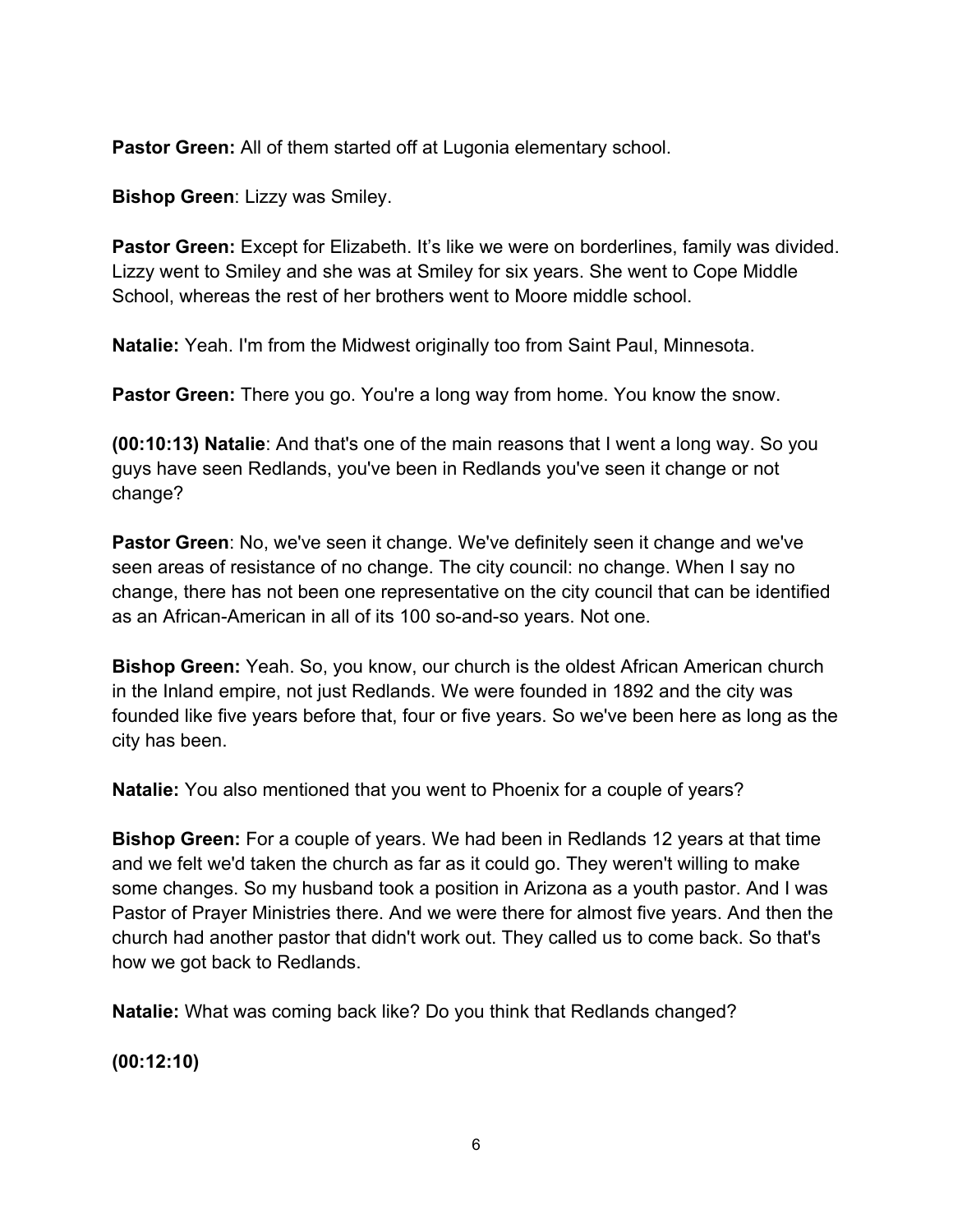**Pastor Green:** Redlands hadn't changed. No Redlands hadn't changed. But it was an enjoyment as far as from the scope of ministry. Coming back to Redlands, we found, and this is my way of saying that Redlands took a step backward instead of moving forward, it took a step backward. And I say that in terms of the City Council and the way in which the city rules or the way the city makes decisions without the whole of its community. Example: there is an area that the church sits in that years ago would've been labeled the Black enterprise zone of Redlands. Where the church is presently was in a fluent African American community, not totally African American, but there were businesses African American in that area. Redlands never saw the need to preserve it. And now, except for the church, there is not one trace of its existence. The city cut the area off when they put the supermarket on Orange and cut off Stuart Street. The way in which a city decides to put things without fair notification to its residents is the area in question. We have a power plant right across the street from the church but we were never informed of that being there. And it's ironic that that power plant is there, but it goes outside the community. In terms of services, I don't find that in other neighborhoods. Presently, as I said that the oldest African American traces of history are the two churches that are there in that community: St. Paul A.M.E. and Second Baptist Church, which are two historical buildings. But the neighborhood has changed and unfortunately it is not being preserved as we have seen with the homeless problem, with vagrancy, and more than half of the homes have caught on fire.

**Natalie:** What were some of the Black organizations that you mentioned in that Black enterprise?

**(00:15:10)Pastor Green:** There was a store, there was a boarding house, there were… Some businesses operated out of their homes. The street called High before the freeway cut it off used to be the street, a busy street.

**Natalie:** It was called what? High?

**Pastor Green:** High Street but yeah, once a freeway came through that was instantly cut off. You can literally cut out a community by putting in a freeway. And we've seen that in San Bernardino as well. And that community not having that entrepreneurship loses income.

**Natalie:** What year was the freeway built?

**Pastor Green:** I'm not that old. I must admit that I can't give you that answer. But I have talked to members who are old enough to remember and who have shared their testimonials of how the community moved on and moved out of the area.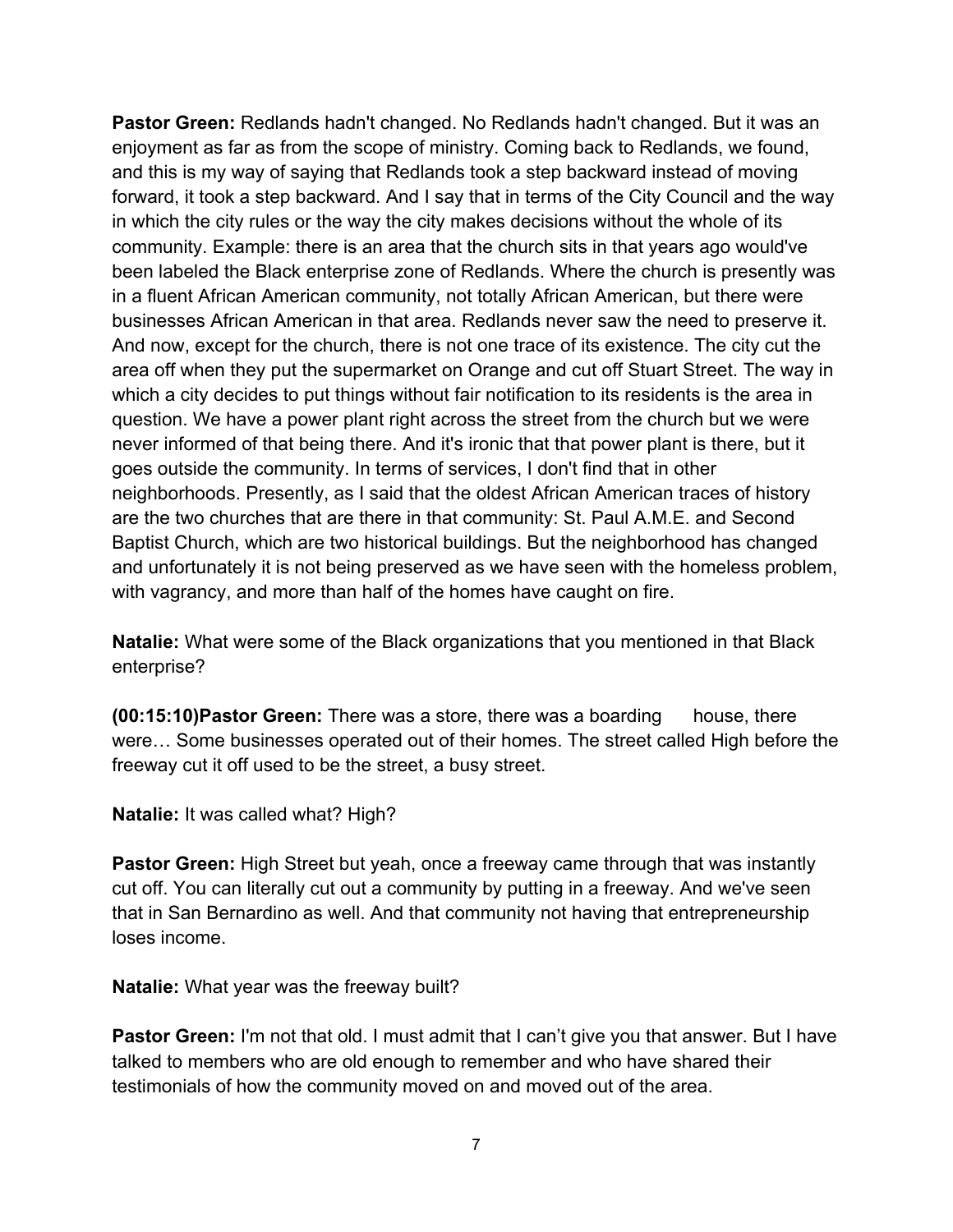**Bishop Green:** I think one of the major changes we've seen since us being in Redlands is my husband really was an advocate with the Redlands Police Department. There have been four or five chiefs that we have been through and he knew all of them. He served as a chaplain. But he was instrumental in advocating. He said: "hey you guys, there aren't any people of color in the Redlands PD." And he would recommend young men, African American young men should be looked at to apply, to be given an opportunity. So we've had several young Black men that come through our Church or the neighborhood. The pastor has advocated. And even now, our daughter Elizabeth, Officer Green is a detective on the Redlands PD. We didn't see that coming. They never could play with guns and stuff when they were kids, but she is a detective and has been on the Redlands PD for up to probably 18 years.

**Pastor Green:** And we have one officer, detective Brian Coppola retiring this year. He's been on the force that long that he's retiring this year. We're going to miss him patrolling the community. There has been a different tone regarding law enforcement in Redlands. There's a different tone in that. Fortunately, the chiefs that were involved in Redlands were conscious of community policing. Where you're having officers come from the neighborhood and police. So, there's a relationship with the community and the officer.

**Bishop Green**: I think the other area is the churches in Redlands. And we've been here a long time. In coming to Redlands, of course we wanted to find out who some of the pastors were. We wanted to begin to connect. That was not a welcome situation because racism still is viable in our churches today. But even back then, there was Second Baptist and then there was Community Baptists, which is an African American church. They split out of our church years and years ago, but still we had a fellowship. But the only other church in the beginning was First Baptist. And we have a long history with First Baptist in that back in the 1800's, early 1900's we were coming out of slavery. But many of our members were housekeepers in the city of Redlands. Many of our members were some of the best cooks in the city. Second Baptist Church was known for those that really are in the era of entrepreneur cooking. But they were housekeepers in a lot of those, these mansions that are in Redlands. But anyway, First Baptist had many of our members were going there. Our members decided, "hey, we really need our own church." We want to have a freedom to worship and so on. And so, they helped us. We did get a building. We were on State Street and we move to Stuart avenue. Started on Orange then state now we're on Stuart now. But Arthur Gregory was a wealthy philanthropist there. He helped donate wood from Franklin Elementary School and that kind of material. The beams in our church right now are still there from Franklin School. And they just, you know, they wanted to help us. And so, we have fellowshipped with First Baptist for 100 years. I mean that is amazing. And so pastor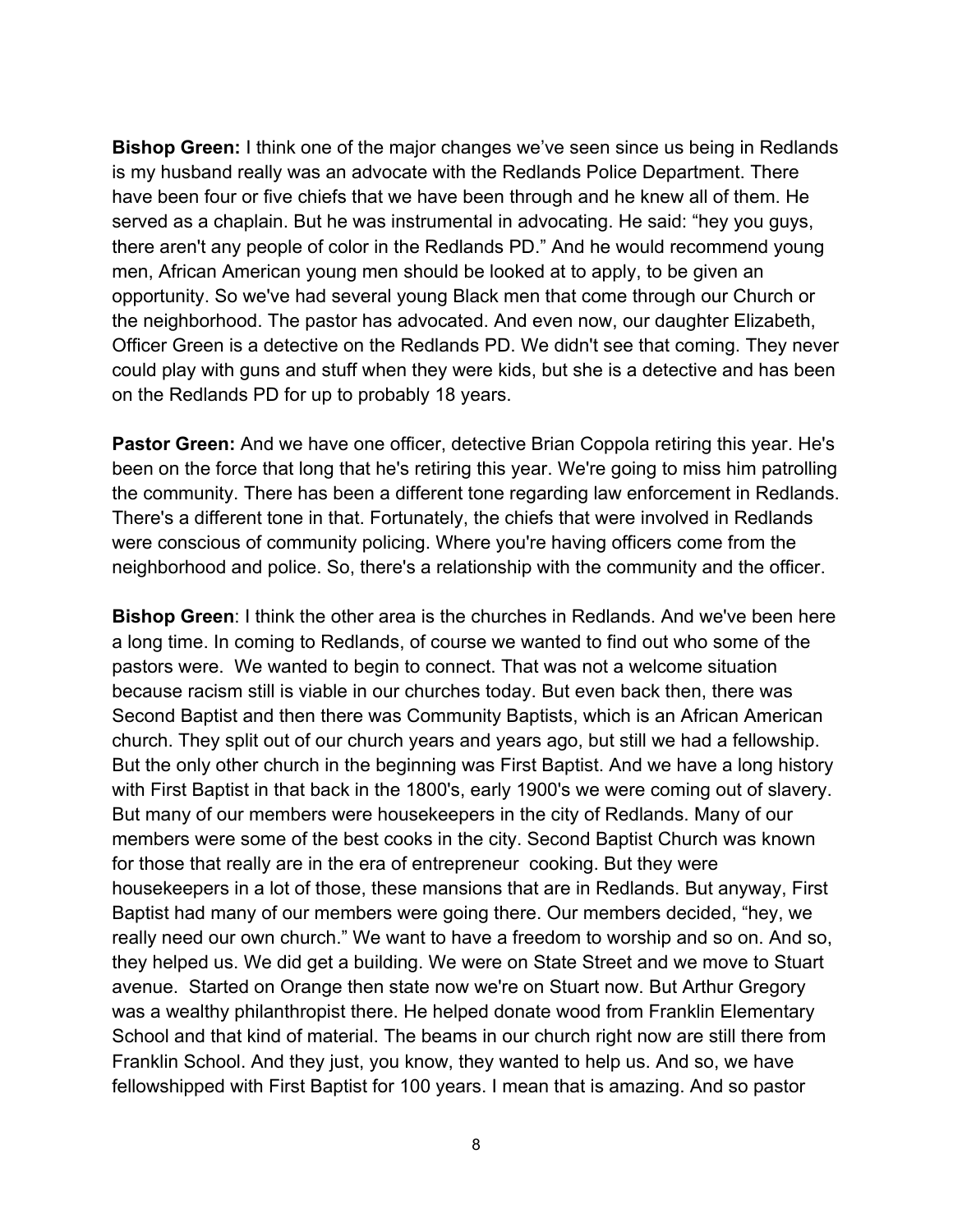after pastor, we've known all their pastors. And eventually, one of the major things that used to happen that you might not be aware of was the four corners right there. And there used to be a World Prayer Day at churches in Redlands. They would block off the downtown area and there would be hundreds of people down there worshipping and we will have communion together. I recall, I know we attended two or three of those. But that was one of the ways that showed the uniqueness of the city. It was breaking down racial and gender barriers because at that time, women still were not accepted in ministry. I was ordained and licensed but there were a lot of churches that didn't accept that. And so they wouldn't have fellowship with us. So there was the sexism, racism and its denomination that has kept Redlands churches divided even to this day. But we are seeing change, we are fellowshipping with a lot more churches. A lot of them are young churches coming in; the old ones are sometimes still stuck there. But we're fellowshipping a lot more with the churches in the city. And so we have seen that change but it's been like 25 years coming.

**Natalie:** 4 corners, so how long did that go on until?

**Bishop Green:** Probably going on before we came.

**Pastor Green:** No it ceased after we left.

**Bishop Green:** Yeah, I have a news article on it too because I was one of the clergy they asked to help serve the communion. I was the first African-American woman ordained to serve communion with another denomination in the city. So I can also get that article to you. I think it's in the souvenir book that your professor has a book, so a lot of our histories are in that souvenir book.

**Natalie:** Yeah so you guys mentioned a lot of fellowships with First Baptist. Do you know of any of the other churches within the Inland Empire like San Bernardino, Riverside, connections with?

**Pastor Green:** Yes. We particularly brought up First Baptist affectionately because they were the congregation that we were birthed out of. In other words, we worshipped as a congregation with First Baptist. They took on Second Baptist as a missionary project and they paid for our pastors and income is helping us move from one location to another. We've kept a relationship with them these many years. But as we said, I think that one of the most visual signs of integration is the freedom of expression by sharing your pulpit. And we would participate in pulpit exchange. We also had that pulpit exchange with First Baptist in Riverside. And they with us. But they've also changed their name now in terms of First Baptist in Riverside but we had that shared history.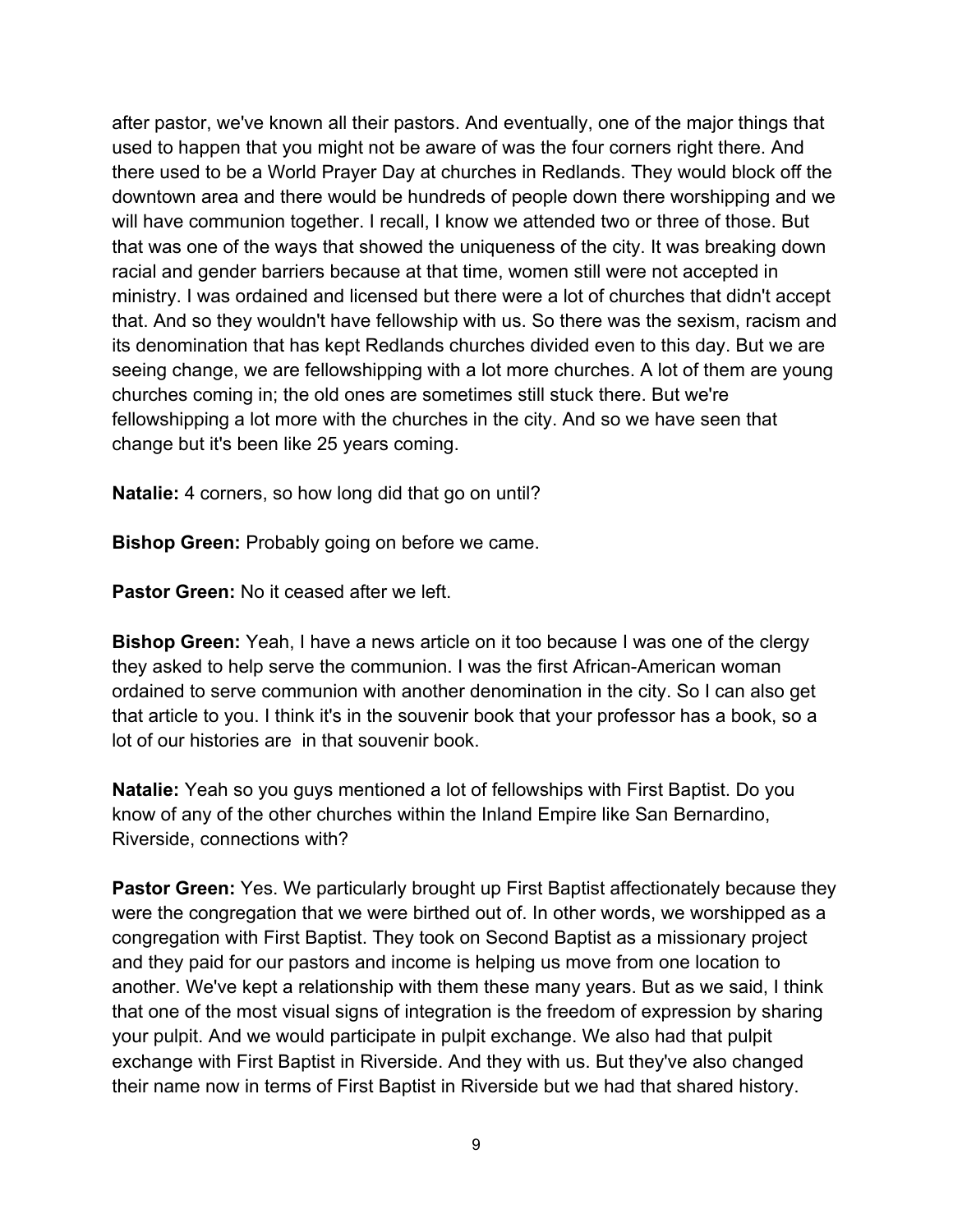**Bishop Green:** In the Inland Empire.. What was it you guys started that Inland Empire pack with the clergy?

**Pastor Green:** Yeah.

**Bishop Green:** My Husband is part of the founding of that but it brought our churches together and they would meet and begin to fellowships. So that was really powerful and will continue with that in Redlands.

**(00:25:00) Natalie:** Do you guys have any connections with the University of Redlands? Like do you see any churchgoers from the U of R?

**Pastor Green:** There was a very strong history during the presidency of Appleton. A very strong relationship. As of lately, it's kind of strained. And when I say strained I mean: familiarity. But we're seeking to reconnect. And that was through an organization called Unity in the Community.

**Bishop Green:** We have been connected to Chaplin Walsh there for many, many years. He knows this church and also Peter Tupou I think his name is. He's involved in Unity in the community. We for several, several times communicated with University on Martin Luther King Day. And we have done some events there at the university, our church as well. We came together for a couple of times doing that. So that was good. I worked at The University of Redlands for like 2-3 years in financial aid. Just back in 1989 in there before I went to start working on my Master's in Seminary. And it was interesting in that African Americans are very invisible. At the university we were, I would say "tolerated" because they had to have a quota. But I don't think they ever had a quota really, but we were tolerated. It was just things that went unspoken. But there definitely was a spirit of racism at the university. I think still. They are working on it with the Black Student Union. That hasn't always been there. And we tried to do a couple of things: Bible studies and programs while Lisbeth English was there on the campus. She's a young lady, white young lady, but she would bring the students from the university to worship at our church so they could get an experience that was different style of worship. We had quite a few students coming during her time but we needed a liaison to do it. Somebody that really can pack them up, put them in a van and bring them or something.

**Pastor Green:** And we did benefit. Yeah, we definitely benefited by the student population at the university that did come to worship and it afforded me the privilege to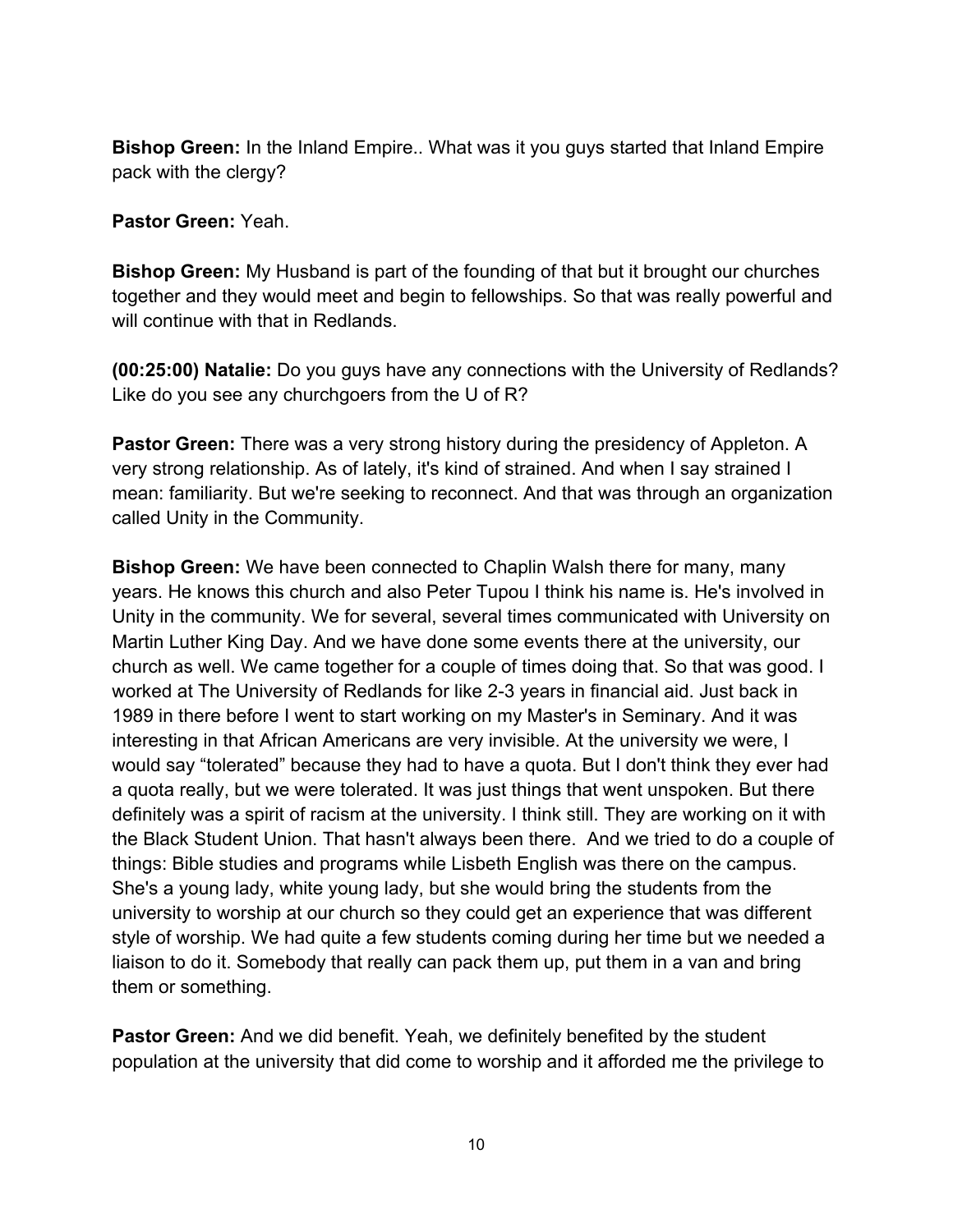be involved in at that time it was called the Black Student Union. They've changed their name now. Sure.

**Bishop Green:** Isn't it still Black Student Union?

**Natalie:** Yeah it's still Black Student Union.

**Bishop Green:** We had one of our musicians that was a student. Two of them that were students at the U of R that came to our church. And so during that time they were musicians and they brought lots of students. So it was good, we tried to reach out. We're still trying to find a way to reconnect with the University.

**Pastor Green:** At the time there was a librarian. Her name was Sandy Richie. She was very instrumental in making the campus friendly to students of color in high school where they had access to go to the library and utilized the library. Now the outreach of the university was more blatant than it presently is. The disconnect unfortunately came with campus security that I'm not sure whose administration it was, but it was not tolerated for the community to play basketball on campus.

**Natalie:** Are you referring to public safety?

**Bishop Green:** Yes, they're very anti-social. That's a nice word.

**Natalie:** That is a nice word. That is a nice way of putting it.

**Bishop Green:** Hopefully that will change. But Sandy Richie, I'm going to give you her number. I'll get her permission. She was the librarian at the University for like 30 years, African-American and, but also living in Redlands. I'm sure she could give some insight as to what it was like at the University to be the only Black person in many functions up there. Sandy Richey, the other one is Clarence Butler. I'll give you his information. His family pretty much was raised in Redlands. There were like ten or eleven kids. I ran into him at the store the other day cause I missed an appointment with you, but I did find him. So anyway, that was kind of a good thing. But when you get ready, I have a couple of other people I think you would really like to talk with that were in Redlands, that were raised in Redlands.

**Natalie:** Yeah, that would be great.

**Bishop Green:** And they couldn't even go to the swimming pools. When they go to the swimming pool, they would empty the water out so Black people could get in after they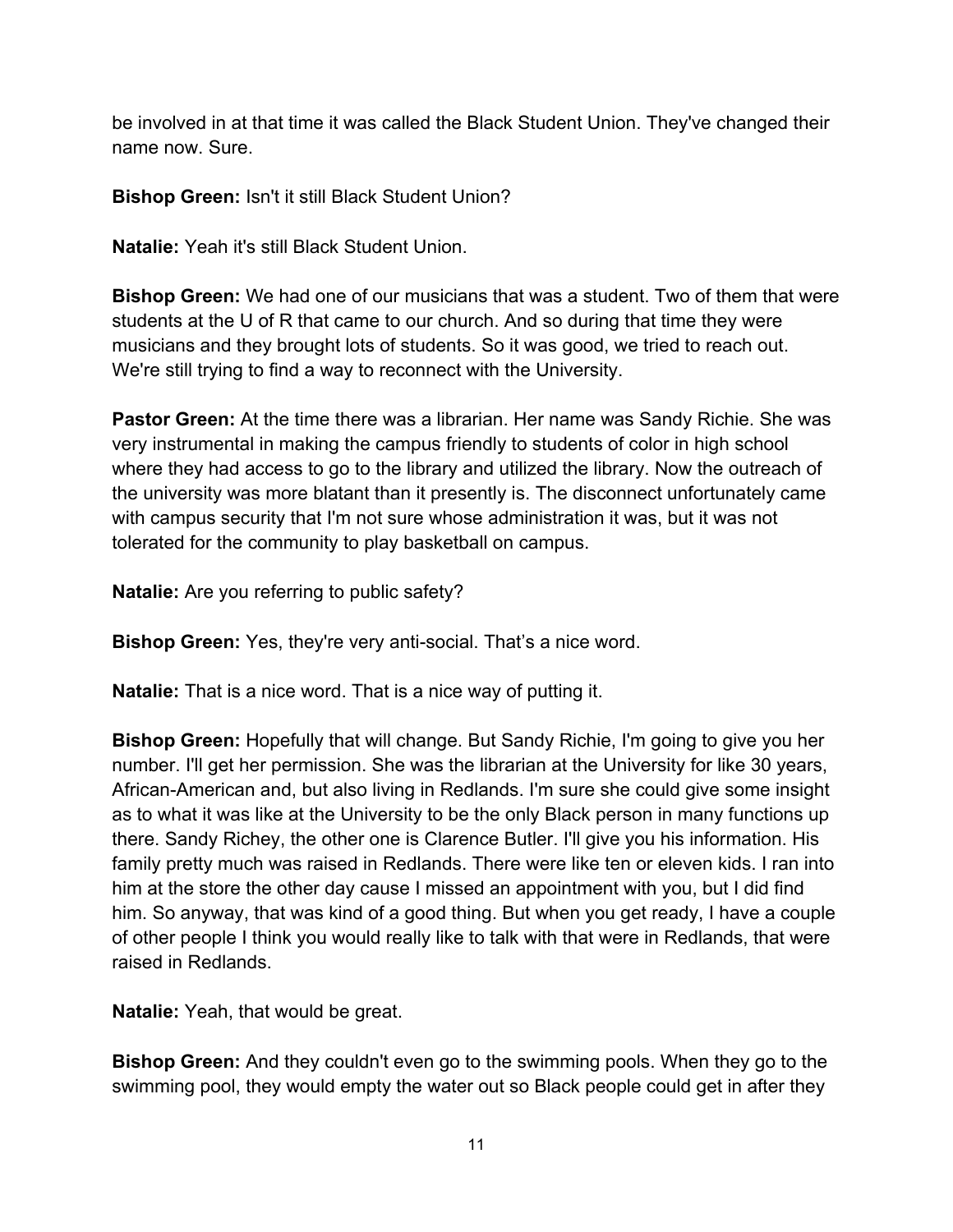ran the water out. It's really crazy. The spread of racism is still viable here in Redlands. We still have a lot of work still to do.

**Natalie:** Yes we do. Was Sandy Richie instrumental in Unity in the Community?

**Bishop Green:** No she was just mostly on the campus there, she worked as a librarian at the University. But she knew everyone, very inviting. She's retired now.

**Pastor Green**: She was in the information center for knowing what's going on the campus, the African American community.

**(00:31:50) Natalie:** Would you guys tell me a little bit about Unity in the Community?

**Bishop Green:** I'm going to give you this website. We just put up our new website.

**Pastor Green:** Unity in the Community began under the need to connect with city agencies so that there wasn't a victimization. There was more of a co-operation. Our theme was don't turn on each other, turn to each other. And that stemmed from a video because we were watching as Blacks were being pulled over, Blacks and Browns are being pulled over by law enforcement. And oftentimes it resulted in a very negative consequence. So we partnered with the police department and asked the Chief, you know, what could be done? What message could we get out so that the Redlands didn't appear as one of those places where you were shot while driving Black. And the partnership of Houses of Faith and law enforcement became very strong during that time. And we were able to partnership and put out a video on what to do. And you can find that video on YouTube or it's on the website

**Bishop Green:** You ready? Let me give you the website. It's Unity in the Community Redlands.org Unity in the community. Redlands.org. Professor Tilton is on there also as well. But you can go on and go through that. It'll tell you the history, who's involved, what's coming up as well.

**Natalie:** Alright. Thank you.

**Pastor Green:** Through Unity and the Community, we were able to go to the city of Redlands as a partner and invite the city to share in the Juneteenth celebration. And we've had two Juneteenth celebrations before COVID which was a blessing to both sides, all sides.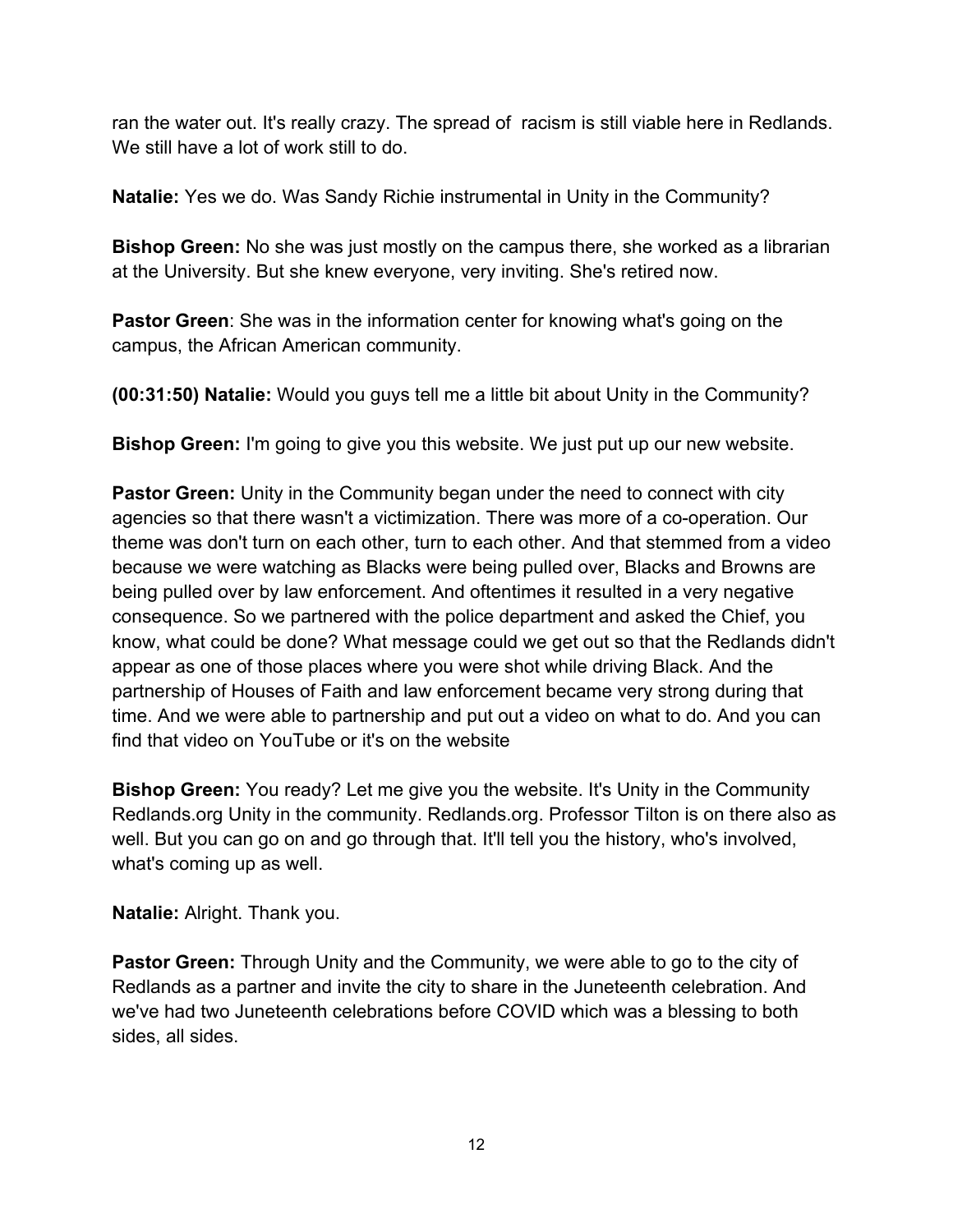**Bishop Green:** But when you go on that website, all your questions are going to be answered. I think you're going to enjoy it.

**Natalie:** Thank you. And so how do you guys think that if we're looking like 5-10 years down the road with Second Baptist, what do you guys think it'll look like? The collaboration with the community?

**Pastor Green:** Eventually?

#### **Natalie:** Yeah.

**Pastor Green:** Eventually the city of Redlands will appreciate that it is a city of diversity. There's a new part of downtown being built. But the old part of it has been erased. And that to me is a tragedy. That used to be considered what you call Chinatown, but it's being erased because the railroad is coming through and they're building up in that area. But there are no landmarks of Chinatown to say any existed. I hope that that will never be the case for the African American community. Right now, those building standing are the only visible signs that an African American community existed and flourished in Redlands.

**Natalie:** Do you remember the names of the landmarks?

**Pastor Green:** Absolutely. Absolutely. Second Baptist church, St. Paul, AME Zion. They're in that community and they're still standing. The buildings are still standing there. But over a period of time, if you allow those areas to be vandalized and stripped: they will be erased.

**Bishop Green:** Yeah. I think the other way that you'll find on the on the website is Israel Beal. Israel Beal Park. It's right standing as a Landmark now in Redlands, he was a pioneer. He was a former slave, but a pioneer and he graded a lot of the University of Redlands. He moved houses. He was a builder. So today we have Israel Beal Park. Two years ago we had a monument put there in his honor.

**Pastor Green:** And when we say "we" we're talking about Unity in the Community.

**Bishop Green:** Along with Mario Saucedo along with others and Israel Beal's family. He is buried up in Hillside, but for years he was buried with no landmark. He didn't even have a headstone. And the Historical Society finally paid for that, for him to have a headstone. And so that's the type of invisibility I'm talking about when we talk about people of color being invisible. But this man graded most of the city of Redlands. He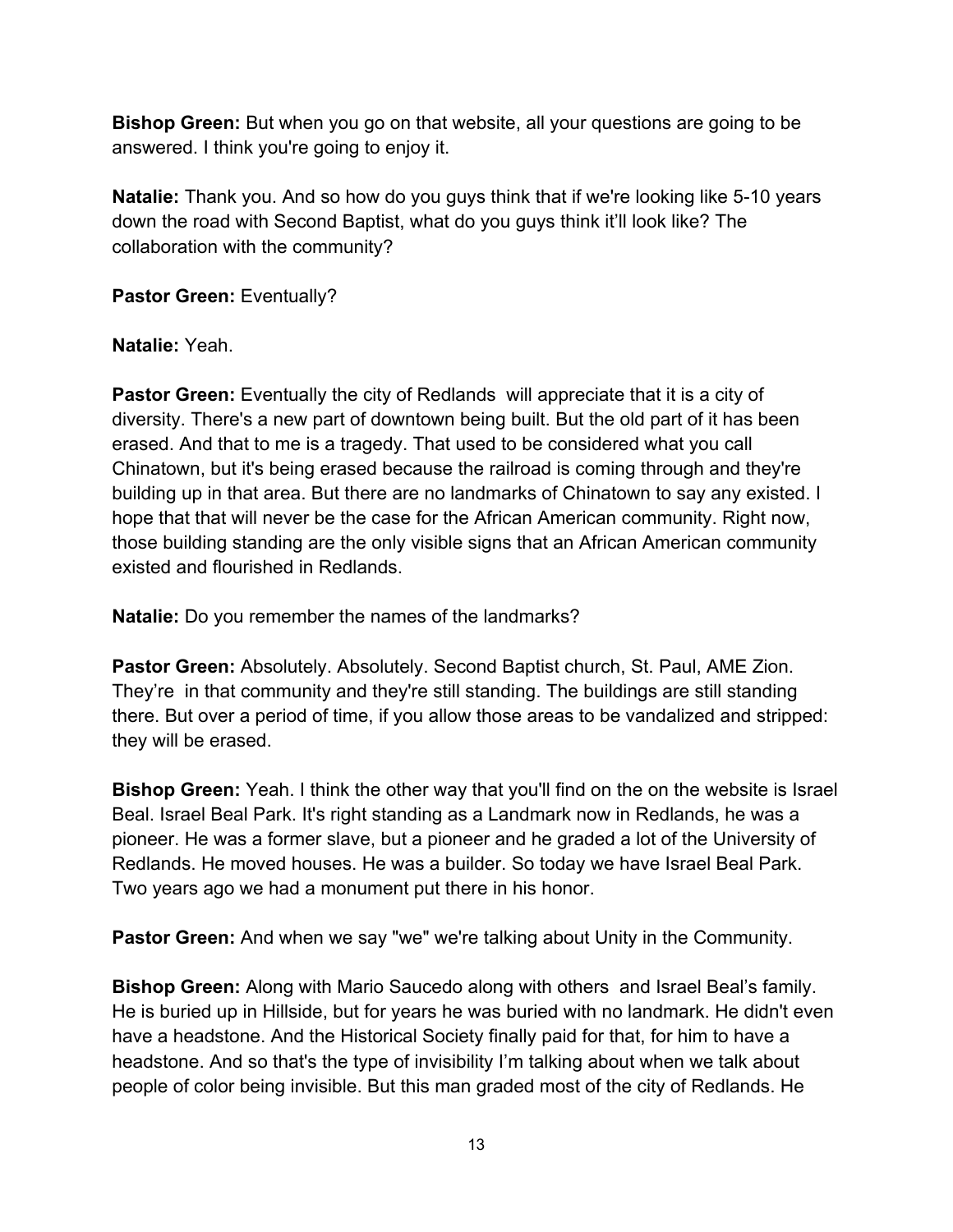was called Israel doc. They called him Doc Beal. So, when you go on the website, you'll see it'll say Israel Beal. Click on that and you'll get the history there. So that is a present date landmark that we have and we're very proud of that.

**Pastor Green**: Now kudos to Smiley Library Historic Research Center because we found a lot of history that we were not aware of regarding African-Americans in Redlands. And I would strongly advocate if this history you're looking for go to the library. This historical room.

**Natalie:** You also mentioned another name, Mario? Saucedo?

**Bishop Green:** Mario Saucedo. And he's also part of Unity in the Community. He was instrumental in helping Israel Beal's family because he knew some of Israel Beal's family even before we did. They were trying to get some recognition and this part done. But later, later years when we were very involved, it took all of us working together to bring that recognition and that landmark to the city of Redlands. So Marius Saucedo : A Common Life, a Common Vision. He's on the website as well. You'll see him, he's Vice Chair of Unity in the Community Common Vision Coalition. They do a lot of work in the city with people of color, particularly Hispanics and Hispanic families. Very, very key.

**Natalie:** Are there any other people involved? Many people are involved in the church, but some names that you guys could give me?

**Pastor Green:** Regarding history?

**Bishop Green:** Sandy Richie was the one that worked at the university for probably 30 years. There's another African American church in Redlands called Community Baptist church, and many of their members lived in that area. Presently, lived in the area that I said was the Black entrepreneurship in Redlands. Their pastor's name is Robinson, Pastor Robinson. Community Baptist Church. They're off on Clay Street. Dr. Donald Robinson. And I'm not sure, but I think I want to give you Dr. Steven Wilson. Dr. Wilson has been and remained the only African American doctor in Redlands with a viable business. And, you know, *In Your Best Interest*, is the name of his medical practice, Dr. Steven Wilson.

**Natalie:** Do you know where is Medical practice is?

**Pastor Green: On the corner of Tennessee and Barton road.**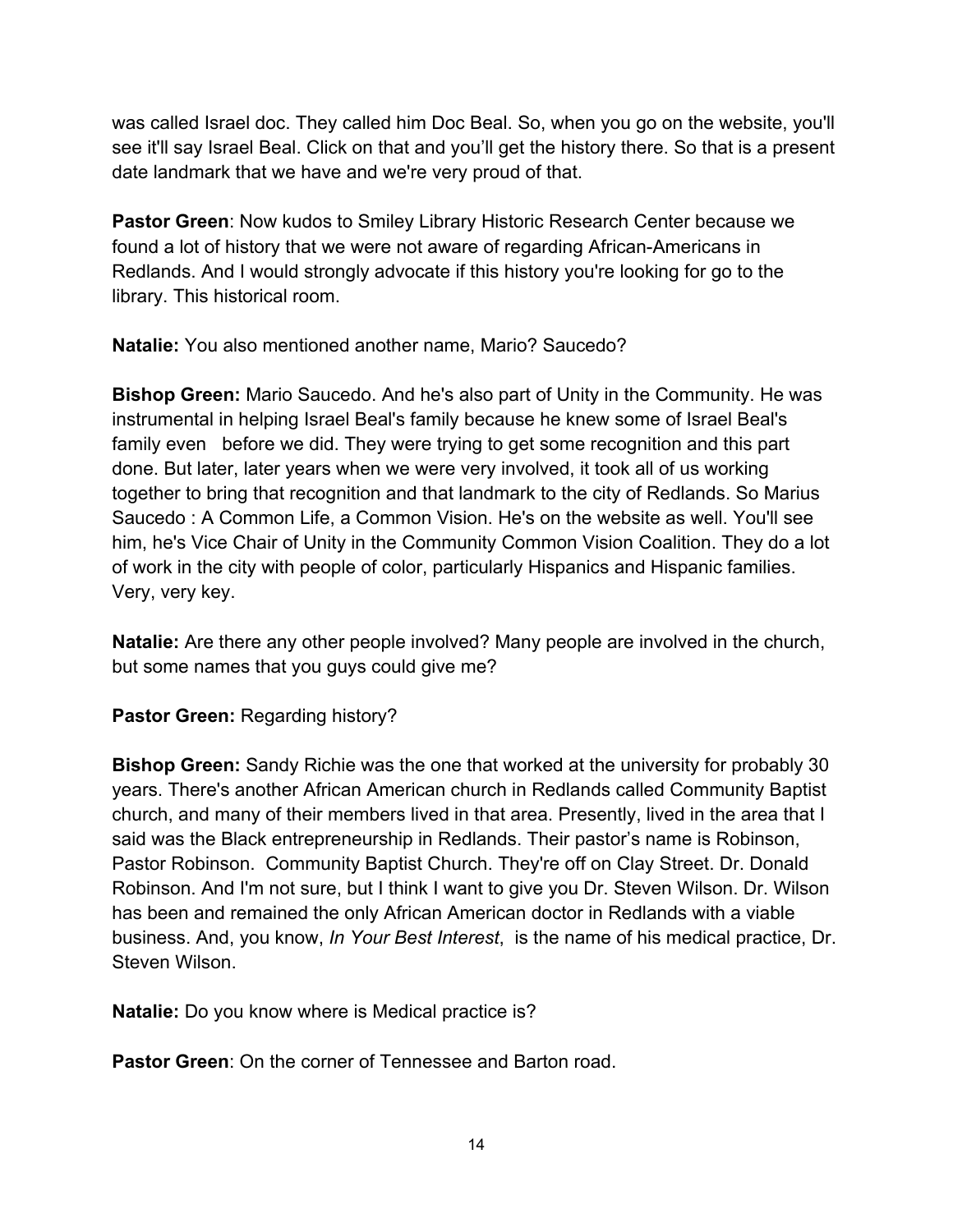**Bishop Green**: The name of his practice: In Your Best Interest. Steven Wilson, you can let him know we recommended that he would because again, I'm sure him being able to open up a doctor's office as an African-American had its challenges. The building that he's in is called the Cake House. It's a huge mansion. So for him to be able to even purchase that and renovate that as an African-American is a major accomplishment.

**Natalie:** Do you know when he opened his practice?

**Bishop Green:** I think he's been there 20 years at least

**Natalie;** He's doing that by himself?

**Bishop Green:** He and his wife but he has his own practice and staff and everything. So I'm sure he would be willing to talk with you.

**Natalie: I also had a question,** do you guys know what year that area of Trader Joe's, the Greek restaurant like Coffee Bean. What year that grocery store came in?

**Bishop Green**: You'd probably just going have to do some history study on that because I don't remember the exact year. So when we were here, Vons wasn't even there. It was alpha beta, not alpha beta but oh it was Albertsons moved on Redlands boulevard later on and then Vons bought that. But those other stores, I don't know, they weren't there yet.

**Pastor Green:** So now the Coffee Bean was there because we remember before they revised it, it had that giant swastika that no one wanted to acknowledge. On the building right there on Orange, that that was a swastika. They called it some type of Indian symbols like, it was not.

**Bishop Green:** They painted over it, every business that moved in before the Coffee Bean painted over the swastika.

**Bishop Green:** I have articles that I'm sure Dr. Tilton knows where the KKK was very active in Redlands.

**Natalie:** That was the 1920's?

**Bishop Green:** Yeah until then. I don't think they've all moved out of Redlands today. They're still there, not as you know, visible. But we may see some things begin to arise. I think with that or skinheads. They are definitely in Redlands.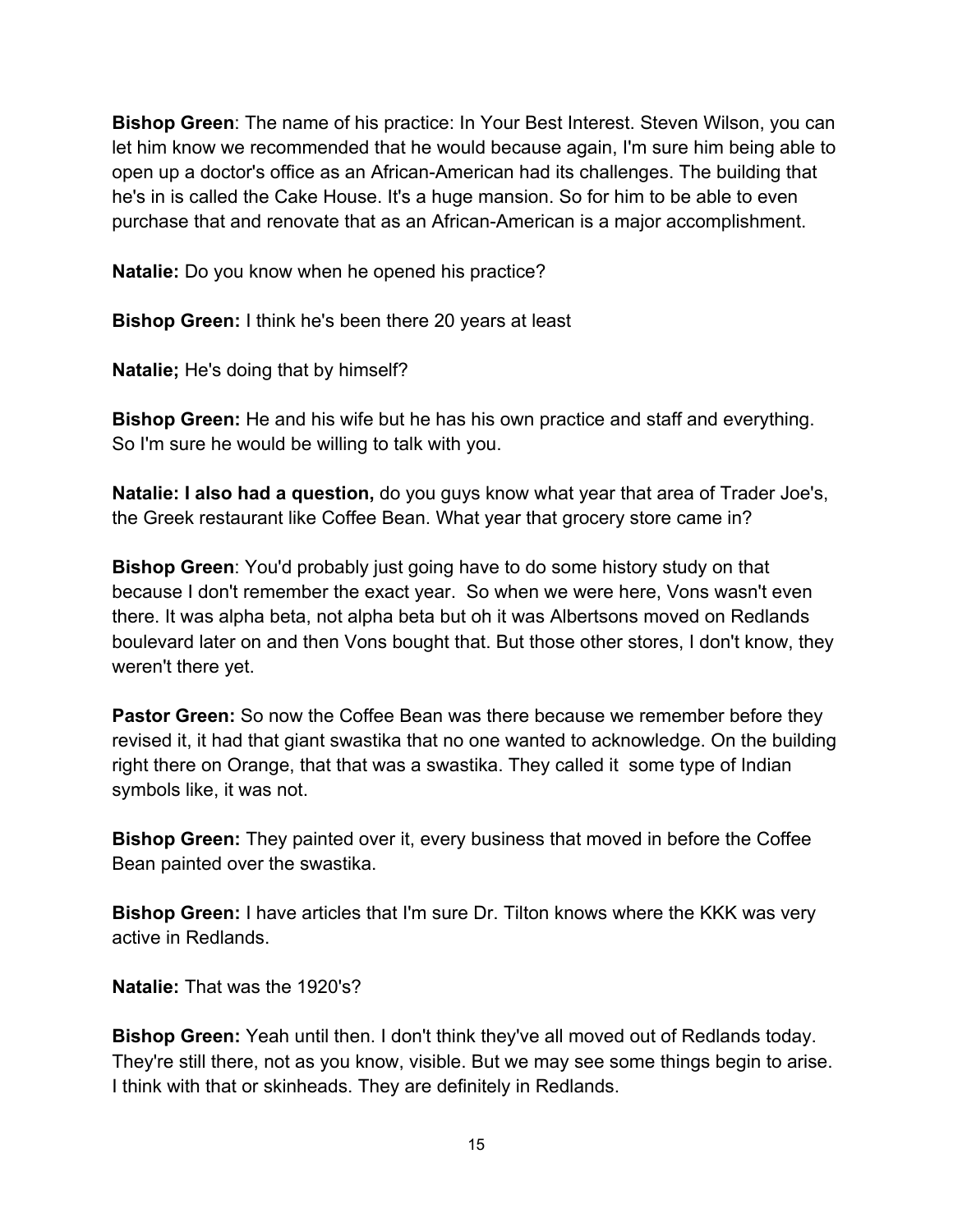**Natalie:** Yeah, there were rallies up until the 1920's, but did you guys see?

**Bishop Green:** Yeah, we didn't see it but they were there.

**Natalie:** I guess we can kind of end and Jen will follow up with more questions. I'm a psychology student. And I'm doing this for my capstone and one of the things I'm interested in is isolation and especially how COVID has changed the dynamic. You guys know with Second Baptist because community is a huge part. And so, what does that look like now with COVID, everything being online? Has that changed the relationships?

**Pastor Green:** There's still areas of discrimination that, that we don't want to really talk about. With COVID came regulations about the city parks and schools. Now, for parents whose children are very athletic and they're looking forward to use athletics to advance their career, college, etc. COVID did a heavy blow with the ban of no competitive sports. Ok, so that was just blanket, no competitive sports. Now, there are families who have been blessed with the privilege of living in gated communities in Redlands. And many of those gated places, parks, have courts where their children can continue to uh if it's soccer, Redlands has a soccer field. Where kids can play without being bothered. But in the, in the communities of color, the city took down the basketball rims. Ok. You follow me? But they did not police the private properties where kids can gather because its gated. You gotta have a code to get in. But you can still go there and play competitively. And there has been no closing or moving of removing of rims or anything. And that's what I'm saying. Sometimes you know, the city is blind and I don't know if I want to give them that pass as saying blind or they're dragging their feet. And you're willing to find organizations or places where kids play. But you don't go to the gated communities. I don't know if you can legally go. But these sports fields, I've seen kids playing competitively with no stoppage, or anything

**Natalie:** I remember my dorm sophomore year was right above the basketball courts at the U of R and people would be playing until like 2AM from the community. And that was fun to hear, more fun to watch. But I don't know if public safety was doing anything about it.

**Pastor Green:** Do you remember the big bus being out there? We were able to, we partnered with a student organization and they recreated the bus boycott. And they've had a big bus, the Black Student Union had a big bus there. Inside the bus were pitches of Bloody Sunday and stuff like that.